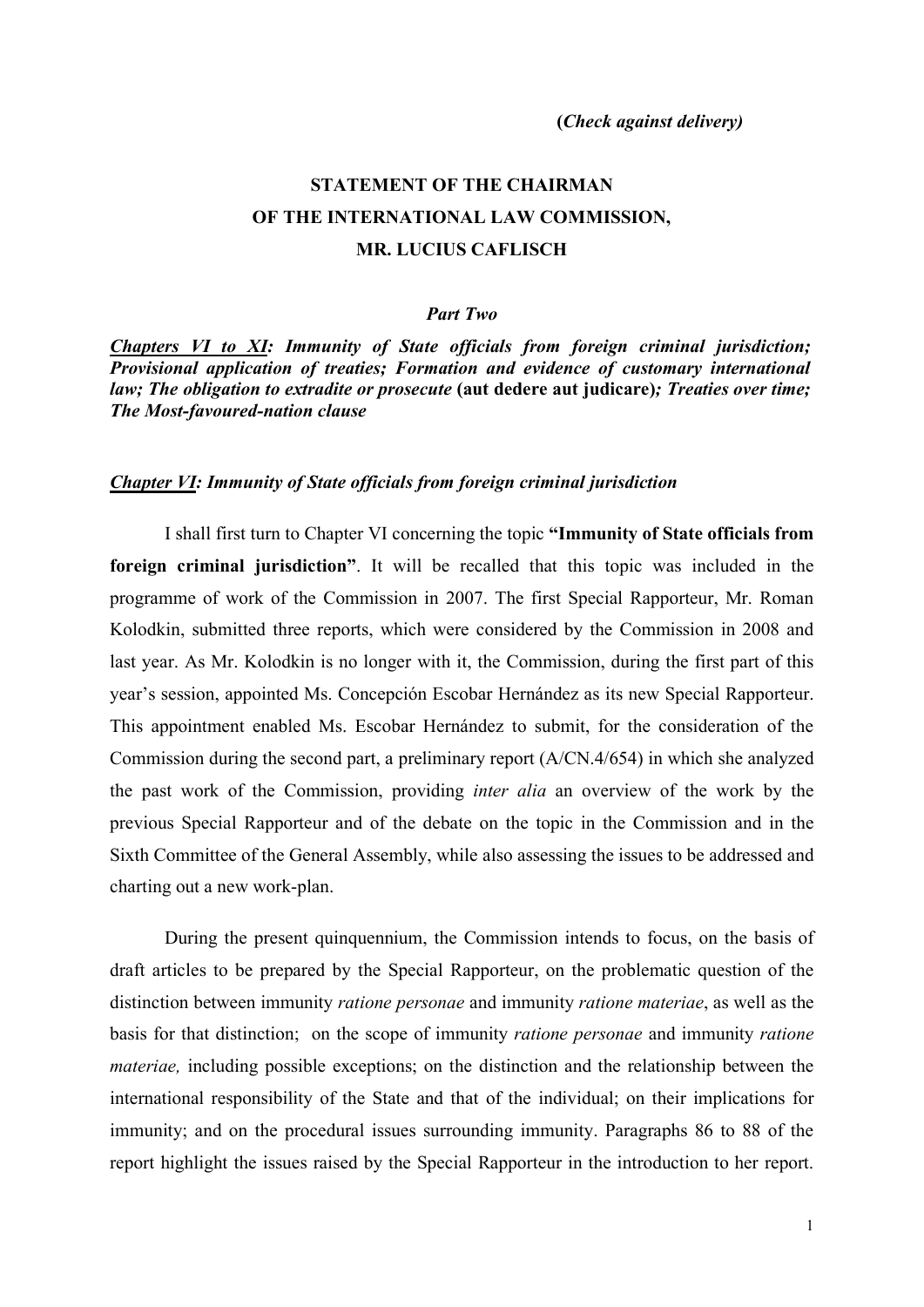Key issues are methodological and substantive considerations, which the members of the Commission commented upon in the ensuing extensive debate. This debate, together with the Special Rapporteur's concluding remarks, is reflected in paragraphs 89 to 139 of the Commission's report.

For purposes of the present statement, allow me to highlight a few elements. The topic in question is highly complex and raises concerns that are politically sensitive for States and the international community. Establishing an appropriate balance in the methodological approaches to be taken by the Commission, bearing in mind its statutory mission, is a concern that continues to exercise the minds of members of the Commission. The debate on the various methodological issues canvassed by the Special Rapporteur in terms of values of the international community in a system of law and of whether there is a need to balance between the progressive development of international law and its codification when analysing the emerging trends in that field are dealt with in paragraphs 92-103 of the report. Beyond the methodological discussion, it seems clear that once draft articles are presented, as announced by the Special Rapporteur, the focus of the debate will be on the substantive issues evoked by the topic. In this connection, the identification of basic questions for analytical review and study, taking a step-by-step approach as identified by the Special Rapporteur, was viewed as a useful technique.

At the same time, it was considered crucial to remain conscious of the interrelation between certain issues in which distinctions may sought to be drawn, even if it were for analytical purposes only. This was even more important if one considered that immunity *ratione personae* and immunity *ratione materiae* derived from a common legal source, namely, the immunity of the State. Similarly, it was pointed out that a close relationship existed between immunity in criminal and in civil matters, as developments in one area may bear on the other.

The substantive considerations concerning the topic are dealt with in paragraphs 105 to 133 of the report. The work done by the previous Special Rapporteur in the three reports that were submitted is substantial. The new Special Rapporteur intends to build on it and has isolated a number of issues that she shall seek to explore, taking into account recent developments, particularly in the case law. It is also recognized that the Commission has already dealt with certain aspects of immunity in respect of diplomatic and consular relations, special missions, the prevention and punishment of crimes against diplomatic agents and other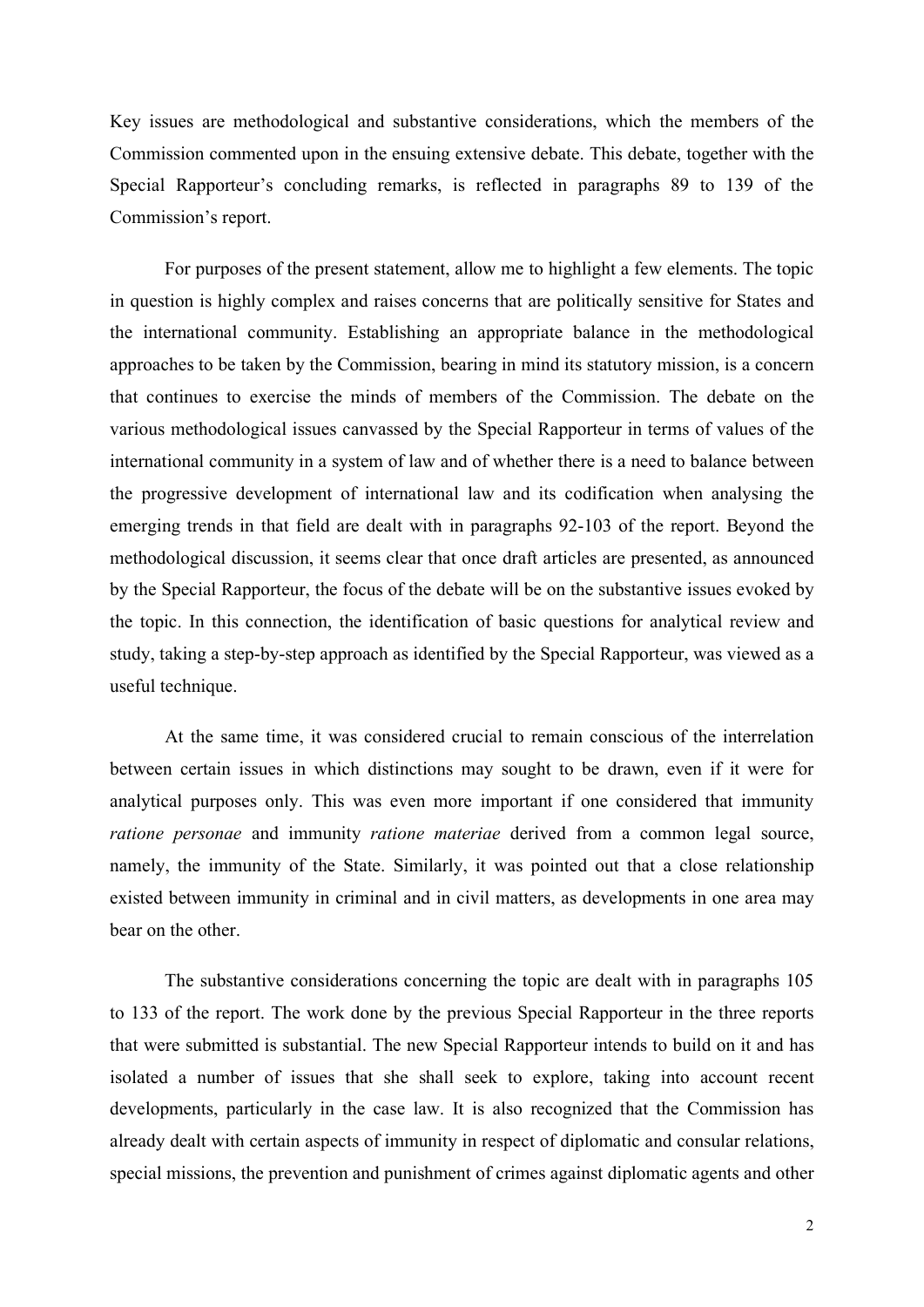internationally protected persons, the representation of States in their relations with international organizations, and jurisdictional immunity of States and their property. These codification efforts would have to be taken into account in order to ensure coherence and harmony in the international legal order, and there would be no intention to expand or reduce immunities to which one would already be entitled as a member of a diplomatic mission or of a consular post or special mission, or as an official visitor, or a representative to international organizations, or as military personnel.

It was considered useful to maintain the distinction between immunity *ratione personae* and immunity *ratione materiae*. However, different viewpoints arose over who was entitled to status-based immunity *ratione personae* and as to whether there were exceptions to such immunity under general international law. Similar differences of view were evident in respect of the conduct-based immunity *ratione materiae.* In this connection, the importance of defining what constituted an official act was generally acknowledged to be central. Equally critical and deserving utmost attention was the question of possible exceptions to immunity *ratione materiae.* 

As noted in Chapter III of the Commission's report, information on national law and practice would be particularly helpful to the Commission in relation to the question of whether the distinction between immunity *ratione personae* and immunity *ratione materiae* results in different legal consequences and, if so, to what degree they are treated differently. Information would also be helpful regarding the criteria used in identifying the persons covered by immunity *ratione personae*.

This completes my introduction to Chapter VI.

## *Chapter VII: Provisional application of treaties*

Mr. Chairman,

Chapter VII of the report concerns the first of two new topics, namely, "**Provisional application of treaties"**. You may recall that the Commission decided to include that topic in its long-term programme of work at its sixty-third session last year. This year, it decided to include it in its programme of work and appointed Mr. Juan Manuel Gómez-Robledo as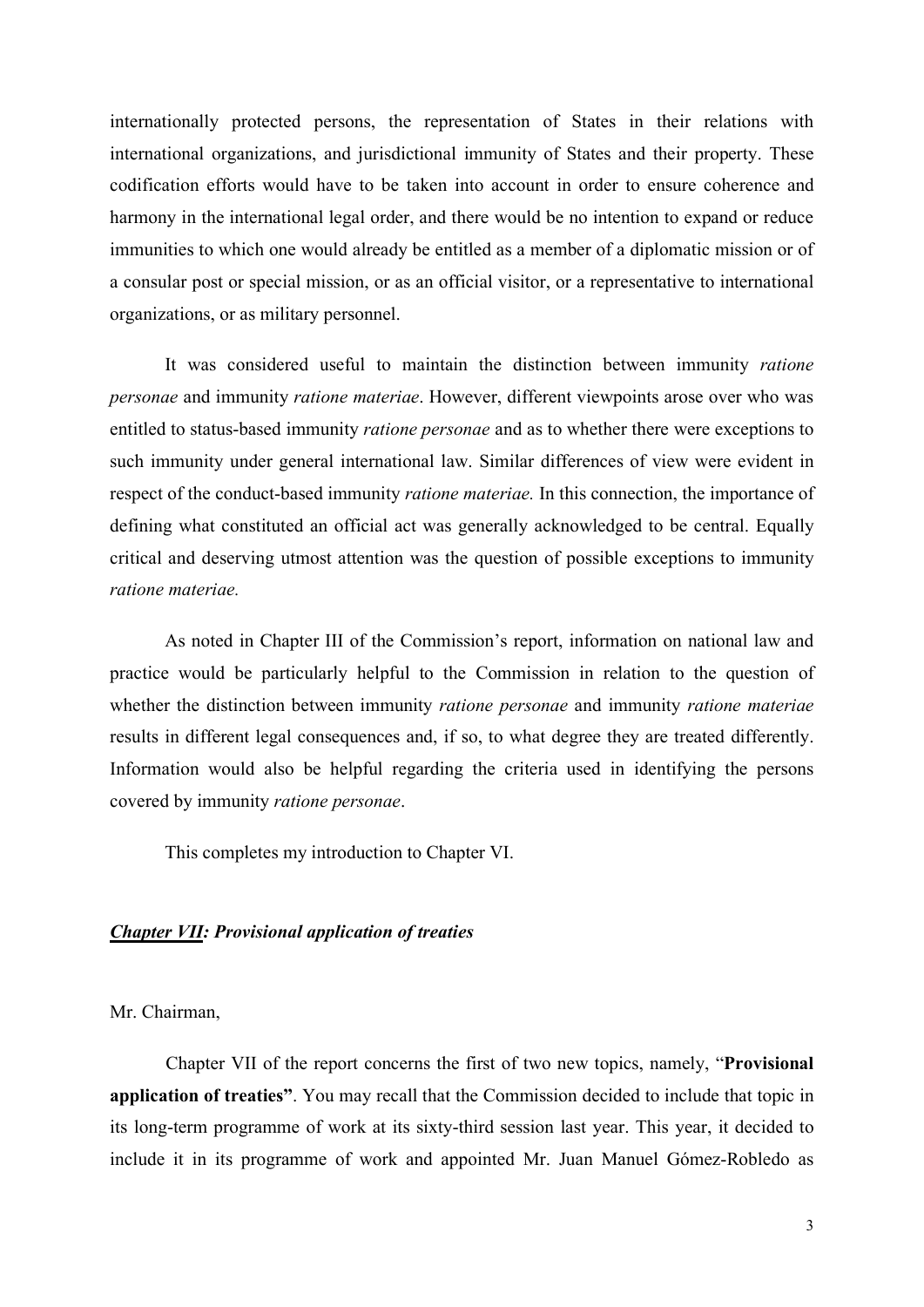Special Rapporteur. A preliminary exchange of views on the topic was held in the context of informal consultations chaired by the Special Rapporteur. A summary of the oral report on those consultations is to be found at paragraphs 144 to 155 of the report.

While keeping in mind the preliminary nature of the discussions held in the Commission thus far, I wish to draw this Committee's attention to the points mentioned in paragraphs 144 and 155, namely, that the basis for the Commission's consideration of the topic should be the work it undertook when considering the law of treaties, as well as the *travaux préparatoires* on the relevant provisions of the 1969 Vienna Convention on the Law of Treaties; and that the goal is not to change the 1969 Vienna Convention, but to extract from it whatever is useful for States to consider when resorting to provisional application.

At this early stage, delegations may wish to focus their statements on the four issues identified by the Special Rapporteur for consideration during the informal consultations, as per paragraph 145 of the report. Those issues are: (a) the procedural steps that would be needed as conditions for provisional application and for its termination; (b) the extent to which Article 18 of the 1969 Vienna Convention, which establishes the obligation not to defeat the object and purpose of a treaty prior to its entry into force, is relevant to the regime of provisional application under Article 25 of the Vienna Convention; (c) to what extent the legal situation resulting from the provisional application of treaties is relevant for the purpose of identifying rules of customary international law; and (d) the need for obtaining information on the practice of States. The summary of the views expressed on these and other matters during the informal consultations will be found at paragraphs 147 to 152 of the report.

Before concluding on this matter, allow me to draw the attention of the Committee to the fact that the Commission decided to request from the Secretariat a memorandum on the Commission's previous work on this subject in the context of the law of treaties and on the *travaux préparatoires* to the relevant provisions of the 1969 Convention on the Law of Treaties.

This concludes my introduction to chapter VII of the report.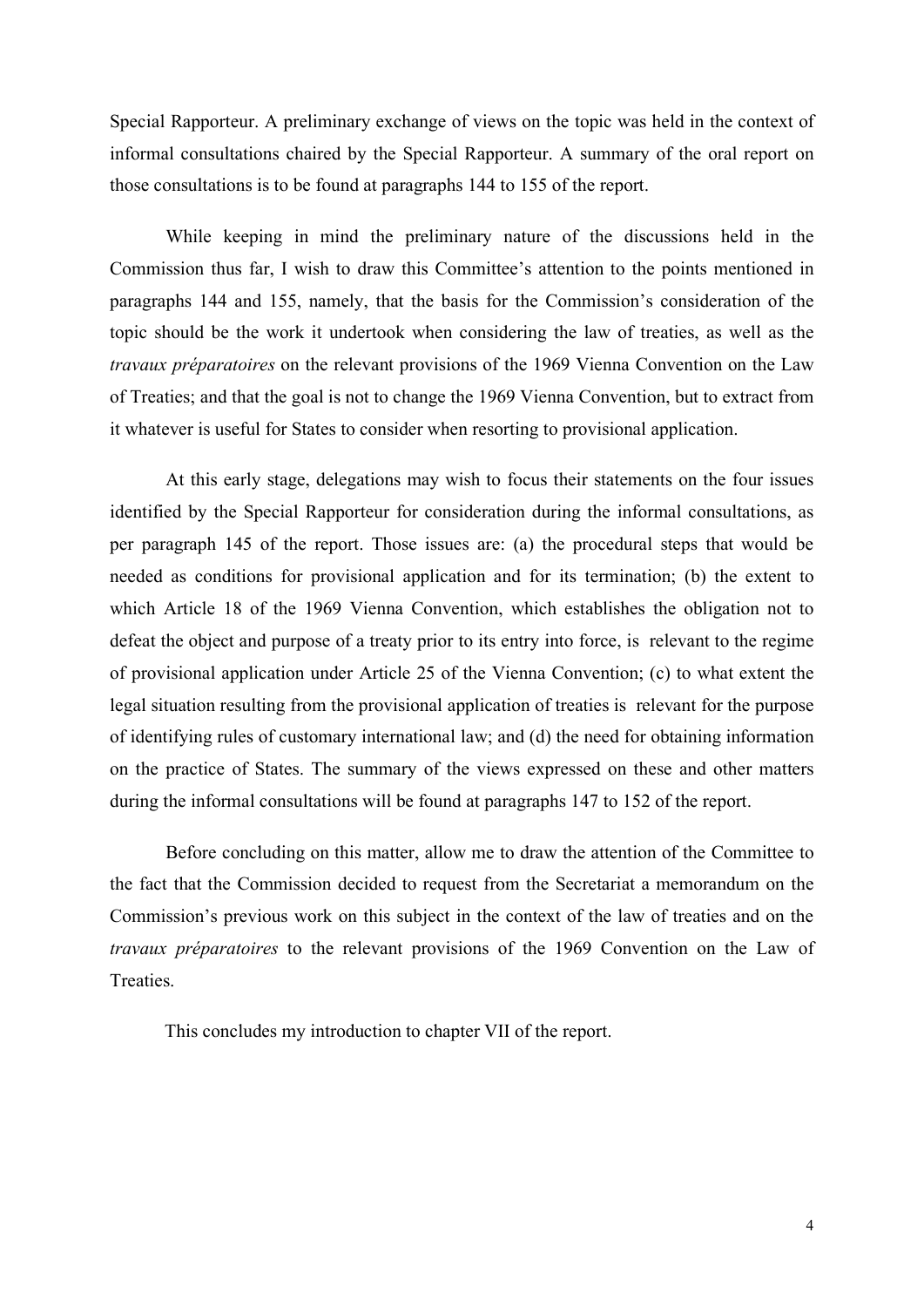#### *Chapitre VIII: La formation et l'identification du droit international coutumier*

Monsieur le Président,

Je vais aborder à présent le chapitre VIII du rapport, consacré à **« La formation et l'identification du droit international coutumier »**. Lors de sa dernière session du précédent quinquennat, en 2011, la Commission avait décidé d'inscrire ce sujet à son programme de travail à long terme, sur la base d'une proposition figurant à l'annexe A du rapport de la Commission sur les travaux de 2011. Cette année, elle a décidé d'inscrire le sujet à son programme de travail en cours et a choisi Sir Michael Wood comme Rapporteur spécial.

Durant la seconde partie de la session, la Commission était saisie d'une Note du Rapporteur spécial (document A/CN.4/653) visant à faire démarrer le débat sur ce sujet. La Note traite de la portée possible du sujet, aborde des questions de terminologie et de méthodologie, et évoque des points spécifiques qui pourraient être examinés. Le débat au sein de la Commission, qui est résumé aux paragraphes 169 à 191 du rapport, a tourné autour de la portée du sujet ainsi que des questions de méthodologie et de fond soulevées par le Rapporteur spécial dans sa Note.

Plusieurs membres ont souligné l'importance du sujet, de même que son intérêt théorique et pratique, compte tenu du rôle non négligeable que le droit international coutumier continue à jouer dans le système juridique international ainsi que dans les ordres juridiques étatiques. En même temps, on a évoqué la difficulté du sujet et les défis que son examen pourrait poser pour la Commission. D'une manière générale, on a estimé que la Commission devrait éviter une approche trop prescriptive ou dogmatique afin de préserver la souplesse du processus coutumier.

Quant à la portée du sujet, plusieurs membres ont appuyé l'approche proposée par le Rapporteur spécial, en soulignant notamment que les travaux sur ce sujet devraient couvrir la formation et l'identification du droit coutumier dans les différents domaines du droit international. Certains membres étaient toutefois d'avis que les travaux devaient être axés principalement sur les moyens d'identification des règles du droit international coutumier, plus que sur la formation de ces règles. Cela étant, on a également observé qu'une analyse des questions relatives à la formation du droit coutumier revêt une importance à la fois théorique et pratique en raison du fait que ce droit est le résultat d'un processus. Bien que plusieurs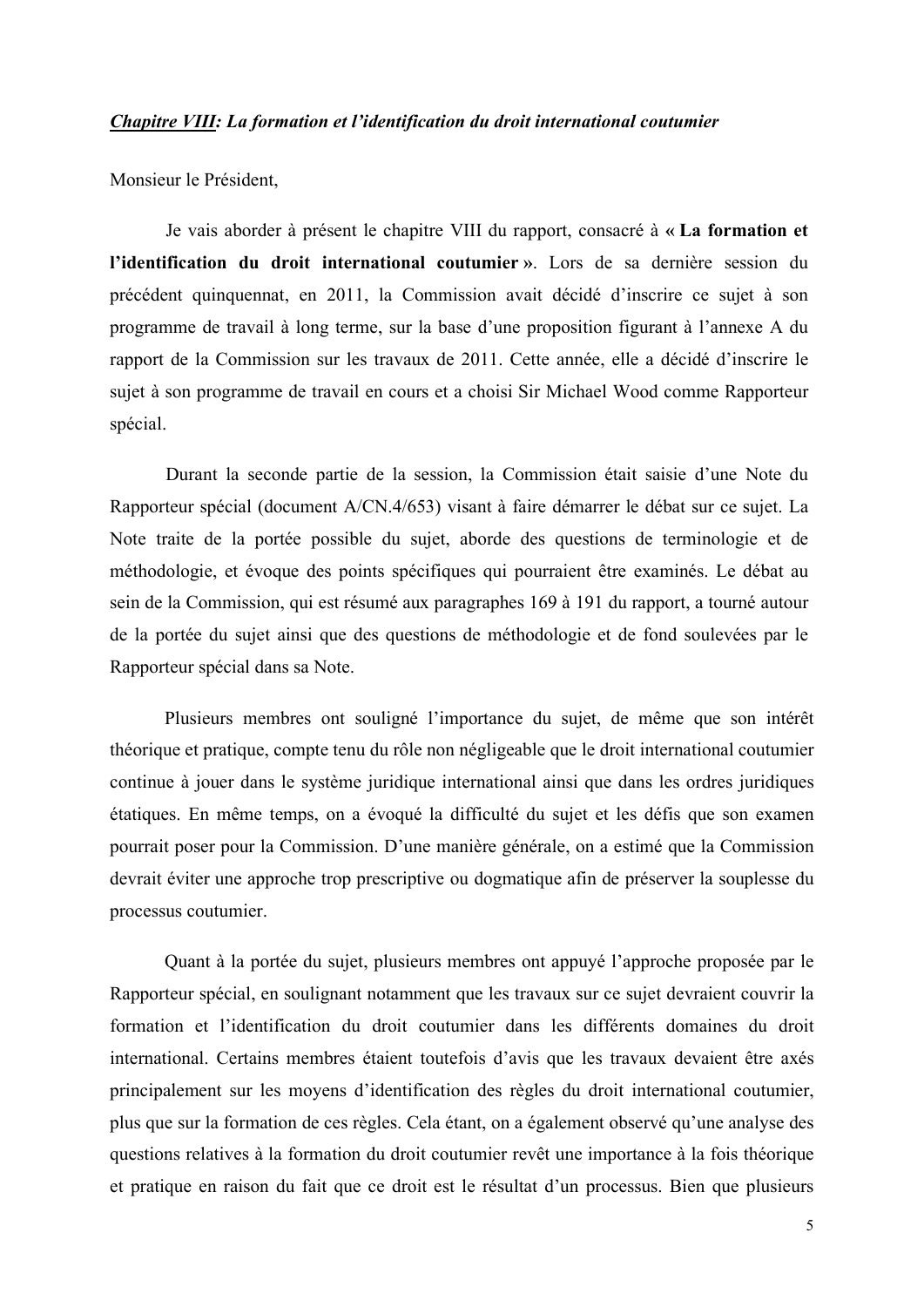membres aient appuyé l'idée de ne pas inclure une étude générale du *jus cogens*, d'autres ont estimé qu'il serait prématuré, à ce stade, d'exclure une analyse de ce domaine. En outre, plusieurs membres ont soutenu la proposition du Rapporteur spécial tendant à l'établissement d'un bref lexique des termes pertinents dans les six langues officielles de l'Organisation des Nations Unies.

S'agissant de questions méthodologiques, plusieurs membres ont appuyé la proposition du Rapporteur spécial d'axer l'étude sur les aspects pratiques du sujet plutôt que sur la théorie. D'autres, en revanche, ont indiqué qu'une analyse des principales théories serait utile pour comprendre la nature du droit coutumier et le processus de sa formation, et qu'un fondement théorique approprié était également nécessaire pour que le résultat pratique visé par la Commission puisse être considéré comme faisant autorité. L'importance d'une analyse approfondie de la jurisprudence, y compris de celle des juridictions régionales, a été soulignée par divers membres. Cela étant, certains membres ont aussi fait état de la nécessité de rechercher et d'analyser la pratique pertinente des États − y compris la jurisprudence des tribunaux internes − ainsi que la pratique d'autres sujets du droit international comme les organisations intergouvernementales. La nécessité d'une prise en compte de la pratique contemporaine des États et autres sujets du droit international a été soulignée, de même que l'importance de l'utilisation de sources documentaires pertinentes provenant de différentes régions du monde, représentant la diversité des cultures juridiques et rédigées dans plusieurs langues.

Parmi les points spécifiques susceptibles d'être examinés par la Commission, on a notamment mentionné : la pratique des États et l'*opinio juris*, y compris leur qualification, leur valeur et leurs expressions ou manifestations possibles dans le contexte de la formation et de l'identification du droit international coutumier ; les origines de l'article 38, paragraphe 1, lettre b), du Statut de la Cour internationale de Justice et son interprétation par les cours et les tribunaux, et plus généralement, au sein de la communauté internationale; la mesure dans laquelle certains changements dans le système juridique international survenus au cours de la seconde moitié du vingtième siècle ont affecté le processus coutumier ; la question de savoir s'il existe des approches différentes du droit coutumier dans les divers domaines du droit international ; la question du degré de participation des États à la formation des règles du droit international coutumier, y compris la notion d'« État particulièrement intéressé » et celle d'« objecteur persistant » ; le rôle des comportements effectifs des États, des résolutions d'organes internationaux et des traités largement ratifiés dans la formation et l'identification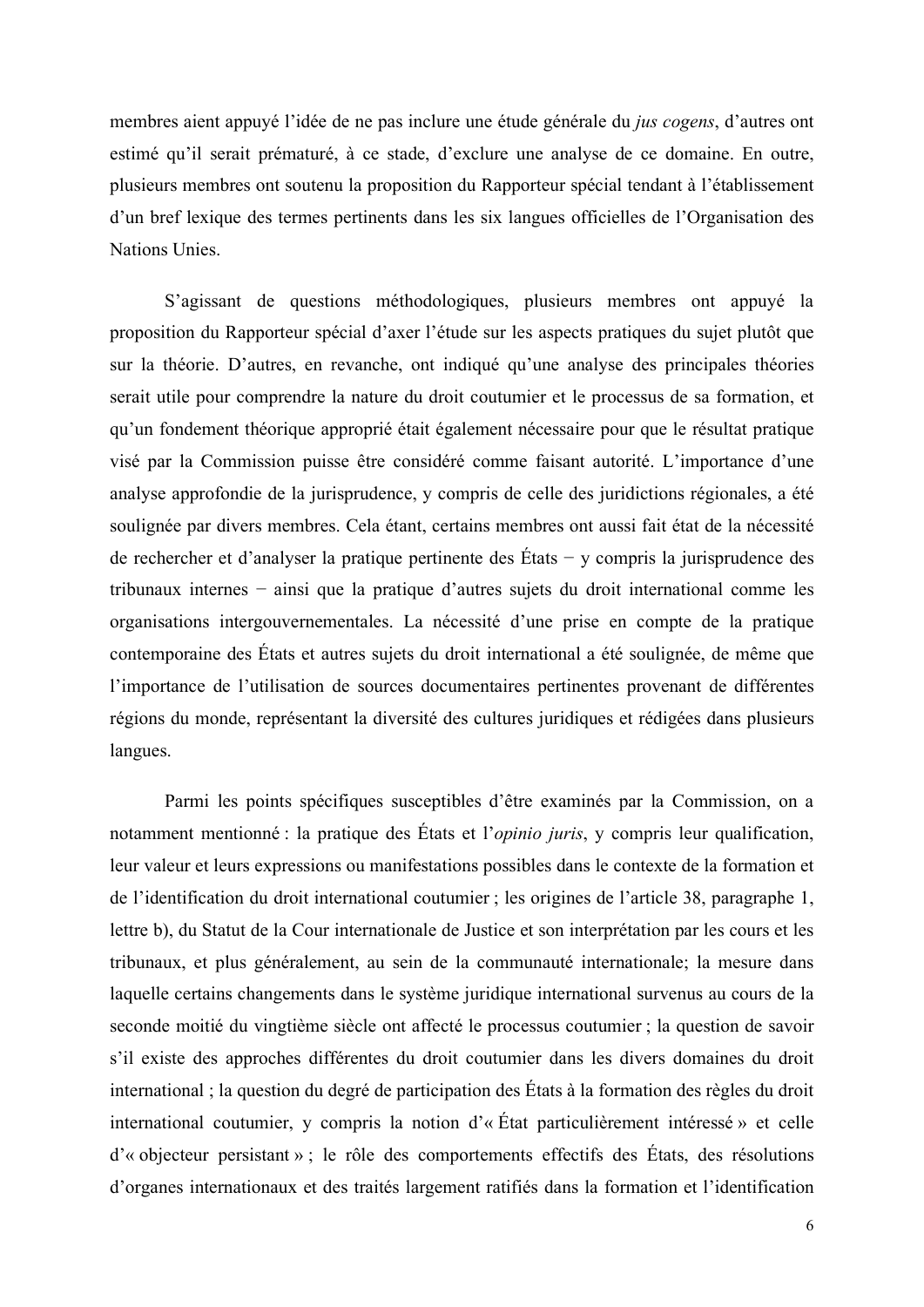du droit coutumier; ainsi que nombre d'autres questions comme celle des relations entre droit coutumier et droit conventionnel ou, encore, celle des rapports entre la coutume et le droit international général, les principes généraux de droit et les principes généraux du droit international.

Le calendrier des travaux pour le quinquennat proposé dans la Note du Rapporteur spécial a reçu un large appui au sein de la Commission, même si certains membres ont estimé qu'il était relativement ambitieux et qu'il devait être mis en œuvre avec toute la souplesse nécessaire.

Concernant le produit final des travaux de la Commission sur le sujet, un large appui a été exprimé à l'idée d'élaborer une série de propositions assorties de commentaires.

À l'issue du débat, le Rapporteur spécial a insisté sur le fait qu'il était question d'examiner, non pas le fond des règles du droit international coutumier, mais les règles « secondaires » ou « systémiques » relatives à l'identification de ce droit. Il a également relevé qu'un large accord semblait se dégager sur l'idée que le résultat des travaux de la Commission devrait avoir un caractère pratique.

En suivant une recommandation du Rapporteur spécial, la Commission a prié le Secrétariat de préparer une étude recensant les éléments des travaux antérieurs de la Commission susceptibles d'être utiles pour le sujet.

Monsieur le Président,

Cela conclut ma présentation du chapitre VIII du rapport.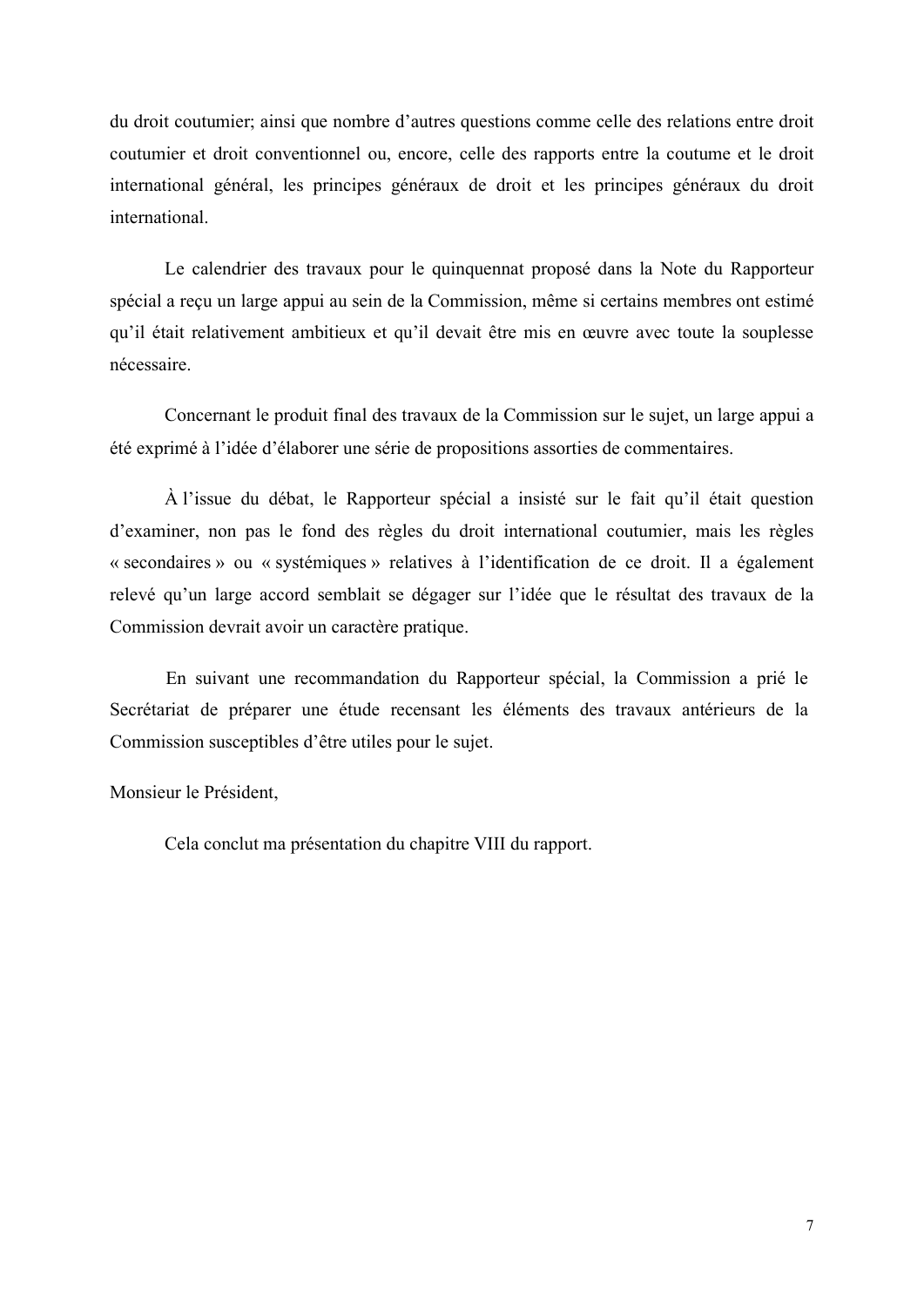#### *Chapter IX: The obligation to extradite or prosecute* (aut dedere aut judicare)

Let us now turn to Chapter IX, entitled "**The obligation to extradite or prosecute (***aut dedere aut judicare***)".** This topic has been on the Commission's programme of work since 2005. Until last year, Mr. Zdzislaw Galicki, who submitted four reports, was the Special Rapporteur. This year the Commission decided to establish a Working Group under the chairmanship of Mr. Kriangsak Kittichaisaree, essentially to evaluate the progress of work on this topic and to explore possible future options that could be taken. The Working Group exchanged views on, and made a general assessment of, the topic as a whole against the background of the debate on the topic in the Sixth Committee of the General Assembly. It proceeded on the basis of informal working papers prepared by its Chairman. The Working Group held five meetings, the last one being convened after the judgment rendered by the International Court of Justice, on 20 July 2012, on *Questions relating to the Obligation to Prosecute or Extradite (Belgium v. Senegal)* case.

In its discussions the Working Group analysed the major issues that are raised by the topic, the relationship of the topic with universal jurisdiction, its practical usefulness and the possible impact of the ICJ judgment. The debate on these issues appears in paragraphs 210 to 220 of the report. There is no doubt that this is a subject which requires a systematic survey and analysis of State practice. The Chairman of the Working Group was requested to prepare, for the next session of the Commission, a working paper reviewing the various perspectives in relation to the topic, in light of the International Court of Justice's judgment of 20 July 2012, of any further developments, as well as of comments made in the Working Group and the debate of the Sixth Committee. On the basis of next year's discussions, it is hoped that concrete suggestions will be forthcoming.

So much for the introduction to Chapter IX.

## *Chapitre X: Les traités dans le temps*

Monsieur le Président,

J'aborde à présent le chapitre X du rapport sur **« Les traités dans le temps »**. On rappellera, à ce propos, que la Commission a décidé d'inscrire ce sujet au programme de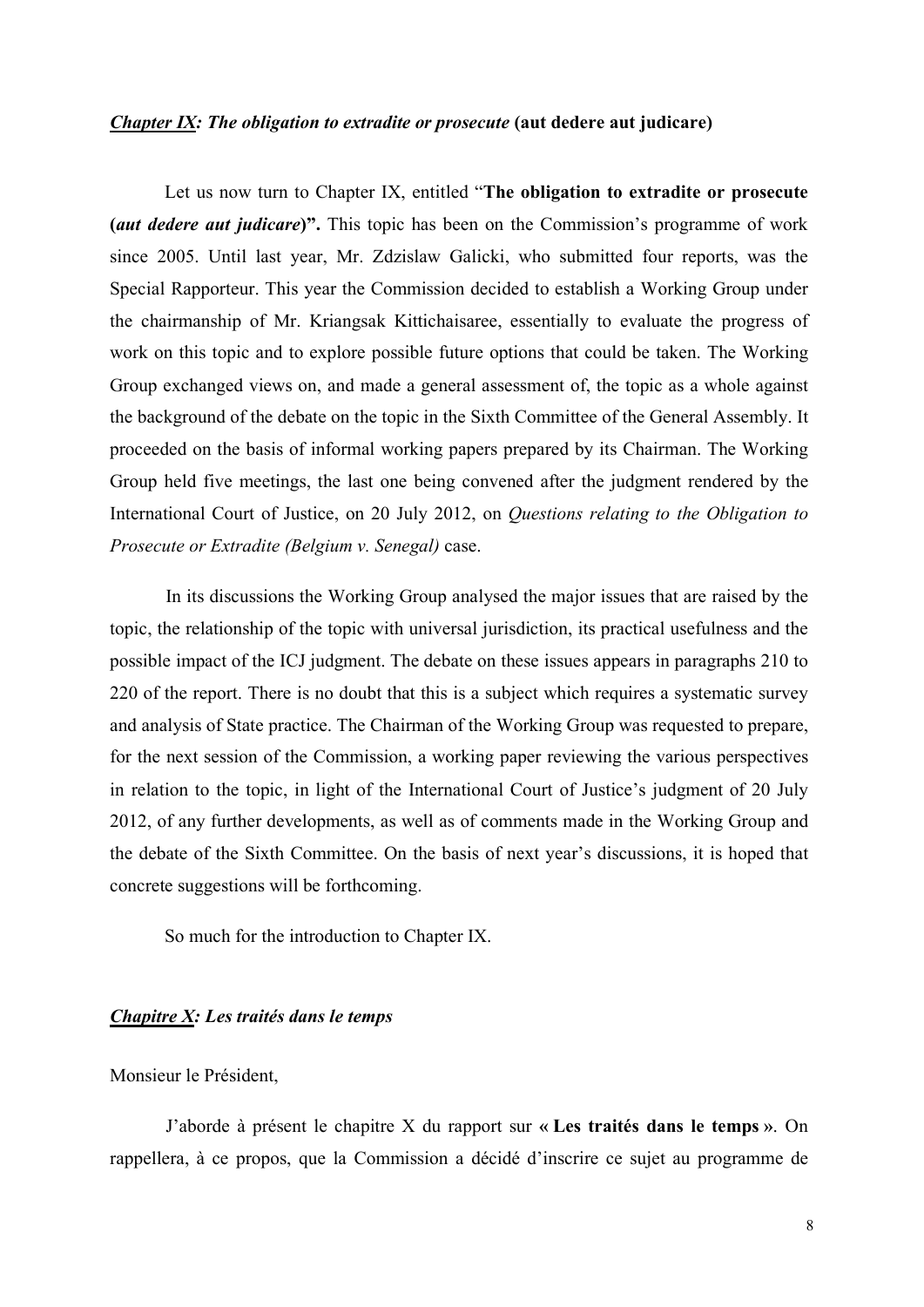travail en 2008. Elle a ensuite créé, en 2009, un Groupe d'étude pour examiner le sujet, présidé par M. Georg Nolte. Ce Groupe, reconduit en 2010 et en 2011, a été reconstitué une nouvelle fois à la session de 2012, durant laquelle il a tenu huit séances.

Cette année, la Commission a pris d'importantes décisions concernant la suite de l'examen du sujet. En effet, elle a décidé de modifier, à compter de sa session de 2013, le cadre des travaux, comme le Groupe d'étude le lui avait suggéré en cours de session, et a nommé M. Georg Nolte Rapporteur spécial pour le sujet « Les accords et la pratique ultérieurs dans le contexte de l'interprétation des traités ».

Un résumé du travail accompli en 2012 par le Groupe d'étude figure aux paragraphes 229 à 239 du rapport. Ce Groupe a achevé l'examen, entamé à la soixante-troisième session, du deuxième rapport de son Président. Il a également examiné le troisième rapport du Président et a engagé un débat sur le cadre et les modalités des travaux de la Commission sur ce sujet.

À l'issue de l'examen du deuxième rapport, consacré aux décisions de juridictions ou organes quasi juridictionnels rendues dans le cadre de régimes spéciaux concernant les accords et la pratique ultérieurs, le Président a remanié le texte de ses six nouvelles « conclusions préliminaires ». Celles-ci sont reproduites dans la section B.2 du chapitre X du rapport et concernent les points suivants : la pratique ultérieure en tant que reflet d'une position concernant l'interprétation d'un traité ; la spécificité de la pratique ultérieure ; le degré de participation active à une pratique et la signification du silence ; les effets d'une pratique ultérieure contradictoire ; l'accord ou la pratique ultérieurs et les procédures formelles de modification ou d'interprétation ; et, enfin, la pratique ultérieure relative à un traité et la modification éventuelle de celui-ci. Comme il l'avait fait pour les neuf premières conclusions préliminaires figurant dans le rapport de la Commission pour 2011, le Groupe d'étude a résolu que les six nouvelles conclusions préliminaires de son Président seraient revues et approfondies à la lumière des futurs rapports du Rapporteur spécial nouvellement nommé, notamment sur des aspects complémentaires du sujet, et à la lumière des débats à venir au sein de la Commission.

Le troisième rapport du Président du Groupe d'étude examine les accords et la pratique ultérieurs des États en dehors des procédures judiciaires et quasi judiciaires ; il aborde de nombreux aspects qui concernent notamment la forme, la preuve, l'interprétation,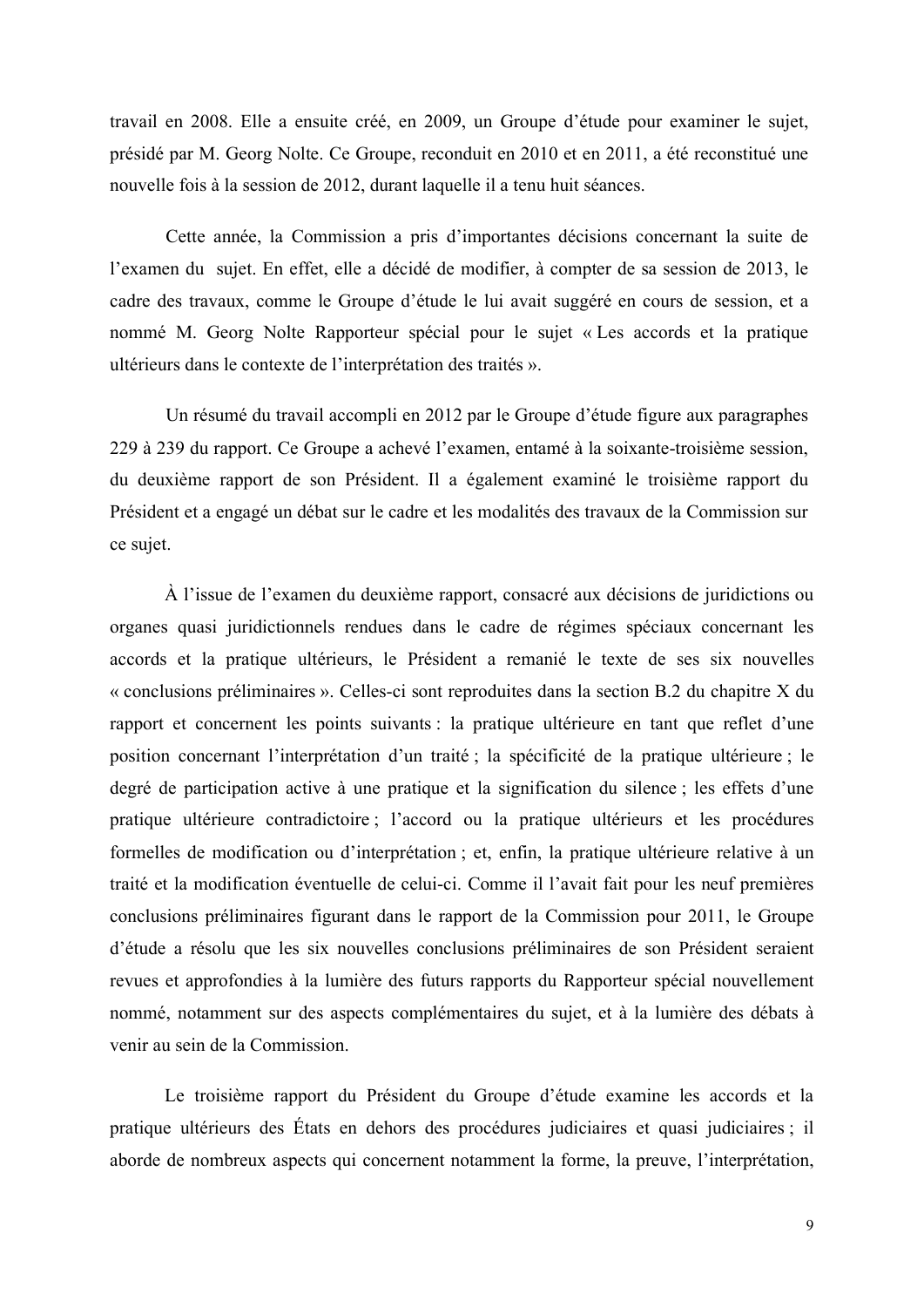les possibles effets et les éléments d'un accord ou d'une pratique ultérieurs. Il consacre en outre des développements à d'autres aspects, tels que l'influence de contextes spécifiques de coopération sur l'interprétation de certains traités par le biais de la pratique ultérieure, et le rôle des conférences des États parties et des organes de suivi de traités concernant l'émergence ou la consolidation des accords ou de la pratique ultérieurs. En analysant ces diverses questions, le rapport fournit des exemples d'accords et de pratiques postérieurs, évalue ces exemples et s'efforce d'en tirer quelques conclusions préliminaires. Les débats sur le troisième rapport, qui ont été substantiels, sont résumés au paragraphe 233 du rapport. D'une manière générale, certains membres ont fait observer que la principale difficulté pour les travaux futurs de la Commission sur le sujet était d'élaborer des propositions ayant un contenu normatif suffisant, tout en préservant la souplesse inhérente au concept de pratique et accords ultérieurs. Le Président du Groupe d'étude a indiqué qu'il prendrait en considération ces débats lors de la préparation de son premier rapport en qualité de Rapporteur spécial, texte qui ferait la synthèse des trois rapports présentés au Groupe d'étude.

Les discussions de ce Groupe sur les travaux de la Commission en la matière sont résumées aux paragraphes 235 à 239 du rapport. Elles ont abouti à des recommandations, suivies par la Commission, concernant la modification du cadre de travail de la Commission sur ce sujet et sur la nomination d'un Rapporteur spécial. On a estimé, en particulier, que cette modification du cadre de travail permettrait à la Commission de définir plus exactement la portée du sujet, compte tenu également du fait que le Groupe d'étude, conformément à une préférence déjà exprimée par son Président, avait jugé préférable de limiter le sujet à l'aspect plus étroit de la portée juridique des accords et de la pratique ultérieurs. Bien entendu, le sujet continuerait à s'inscrire dans le cadre du droit des traités, et une attention prioritaire serait accordée à la portée juridique des accords et de la pratique ultérieurs à des fins d'interprétation (voir l'art. 31 de la Convention de Vienne sur le droit des traités), comme cela avait été expliqué dans la proposition initiale relative au sujet (annexe A au rapport de la Commission sur les travaux de sa session de 2008). Après l'examen par la Commission, à la prochaine session, du premier rapport du Rapporteur spécial, et à la suite des débats à la Sixième Commission en 2013, un ou deux rapports supplémentaires seraient présentés par le Rapporteur spécial sur la pratique des organisations intergouvernementales et sur la jurisprudence des juridictions nationales, comme cela avait d'ailleurs été envisagé dans la proposition initiale relative au sujet. Ces textes présenteraient des conclusions ou directives complémentaires, qui viseraient à compléter ou modifier, selon qu'il conviendrait, les travaux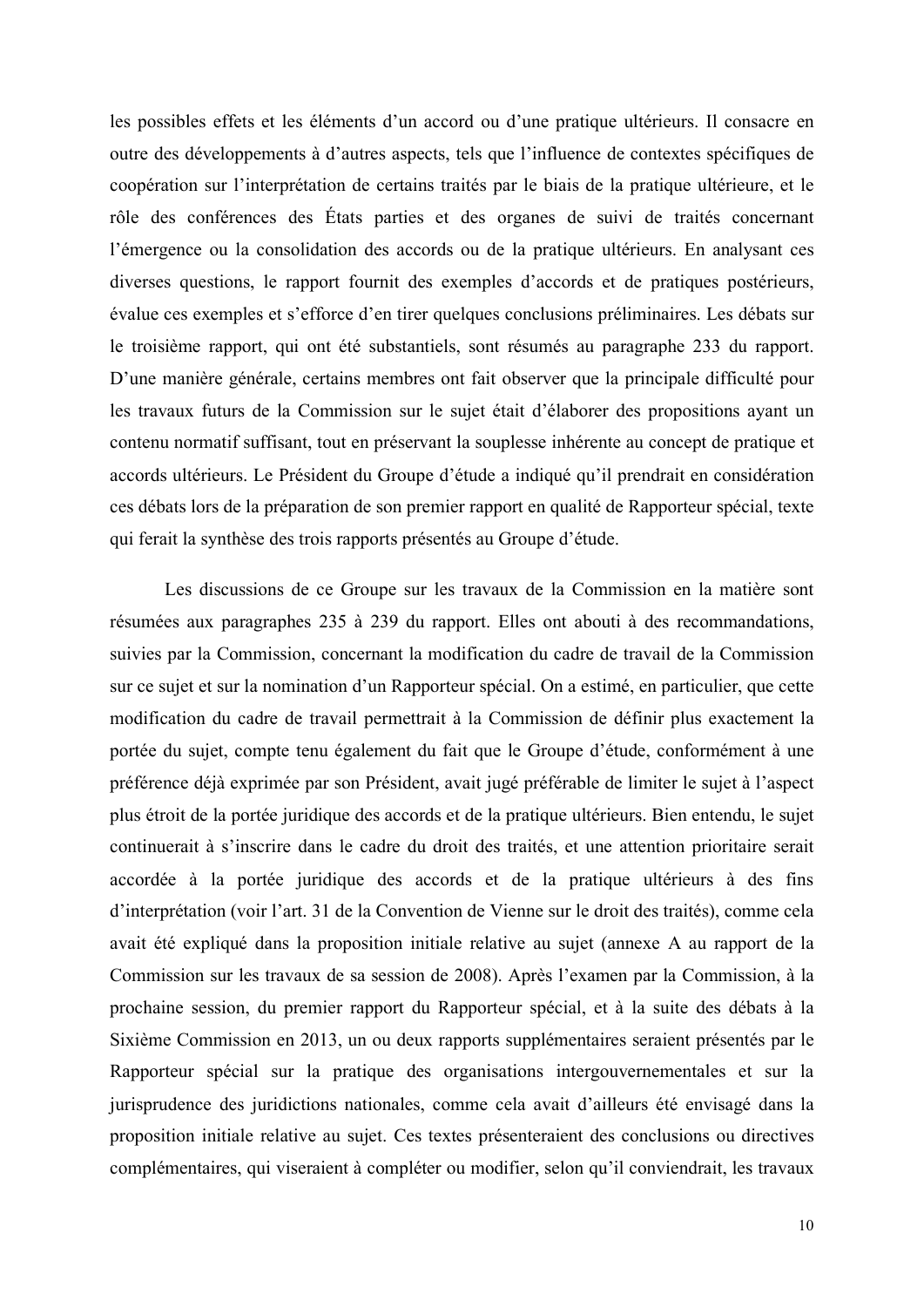effectués sur la base du premier rapport, et qui seraient expliquées par des commentaires. Il est prévu que les travaux sur ce sujet soient menés à bien durant le présent quinquennat.

Voilà ma présentation du chapitre X du rapport.

#### *Chapter XI: Most-favoured-nation clause*

I shall now turn to the last substantive matter, namely, Chapter XI on **"The Mostfavoured-nation clause" (MFN),** included in the programme of work of the Commission in 2008. At the present session, the Commission reconstituted the Study Group on the Mostfavoured nation clause, which was chaired by Mr. Donald M. McRae.

That Group held six meetings. It had before it a working paper on the "Interpretation of MFN Clauses by Investment Tribunals", prepared by Mr. McRae, which was a restructured version of a 2011 working paper entitled "Interpretation and Application of MFN Clauses in Investment Agreements", and took into account recent developments and discussions of the Study Group in 2011. The Group also had before it a working paper on the "Effect of the Mixed Nature of Investment Tribunals on the Application of MFN Clauses to Procedural Provisions" by Mr. Mathias Forteau, who examined whether the mixed public/private nature of arbitration was a relevant factor for the way in which a tribunal goes about treaty interpretation. The summaries of these working papers appear in paragraphs 255 to 259 of the report.

The Study Group also had before it an informal working paper on Model MFN post-*Maffezini* clauses examining the various ways in which States reacted to the *Maffezini* decision, including by specifically stating that the MFN clause did not apply to dispute resolution provisions; or by specifically stating that such a clause did apply to dispute resolution provisions; or else by specifying the fields to which the MFN clause applied. It was further confronted by an informal working paper providing an overview of MFN-type language in Headquarters Agreements conferring on representatives of States to the organization the same privileges and immunities as those granted to diplomats in the host State. These papers, together with an informal working paper on bilateral taxation treaties and the MFN Clause – which was not discussed by the Study Group – are still work in progress and will continue to be updated to ensure completeness.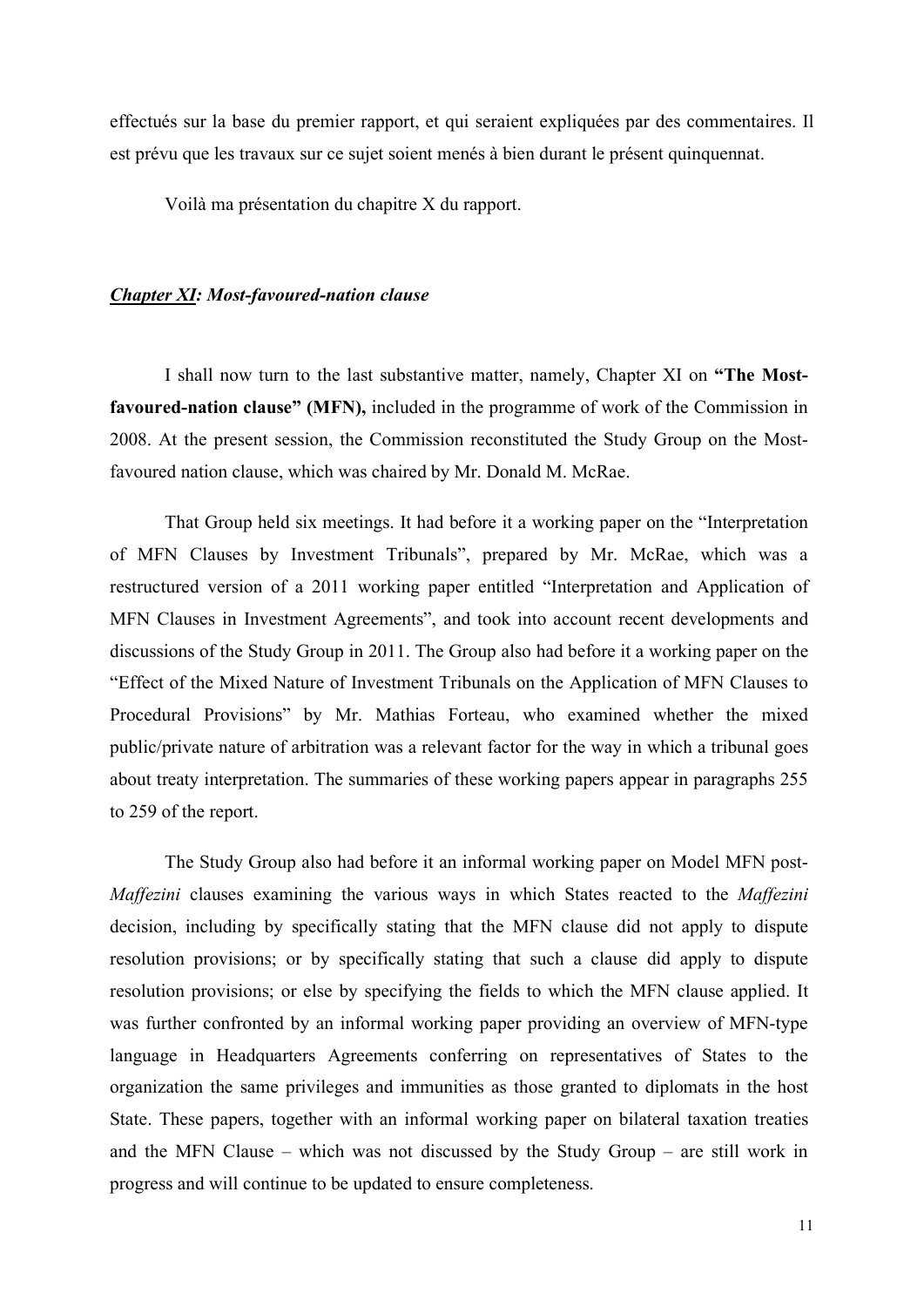The debate revolved around (a) whether, in principle, MFN provisions were susceptible of being applied to the dispute settlement provisions of bilateral investment treaties (BITs); (b) whether the conditions set out in BITs under which dispute settlement provisions could be invoked by investors were matters that affected the jurisdiction of a tribunal; (c) what factors were relevant in the interpretative process for determining whether an MFN provision in a BIT applied to the conditions for invoking dispute settlement.

The discussions of the Study Group are summarized in paragraphs 260 to 265 of the report. The horizons of this work, still in progress, have started to emerge, and it is hoped that the Commission will soon be seized with the final product the Study Group. The Group is optimistic that its work could be completed within the Commission's next two or three sessions. It does not intend to prepare any draft articles or to revise the 1978 draft articles of the Commission on the MFN clause. It will continue to consider the various factors that have been taken into account by the tribunals in the interpretation of MFN clauses in relation to investments, with a view to making recommendations. It was held that it would be necessary to give further attention to aspects concerning the interpretation of the MFN clause beyond *Maffezini*; to whether additional light could be thrown on the distinction made in the case-law between jurisdiction and admissibility; to the question of who is entitled to invoke MFN clauses; to whether a particular understanding could be given to "less favourable treatment" when such a provision is invoked in the context of bilateral investment treaties; and to whether there is any role for policy exceptions to limit the application of the MFN clause.

It will be recalled that the Study Group has previously identified the need to study further the question of MFN in relation to trade in the General Agreement on Trade and Services and to investment agreements, as well as the relationship between MFN status, fair and equitable treatment, and national treatment standards. Similarly, the relationship between MFN clauses and regional trade agreements is an area that was earmarked for further study. These issues will be kept in view as the Group progresses. The Study Group noted that there were other areas of contemporary interest such as investment agreements and human rights considerations. However, it is mindful of the need not to broaden the scope of its work unduly and is therefore cautious about exploring aspects that may divert attention from its work on areas that present problems relating to the application of the provisions of the 1978 Draft articles.